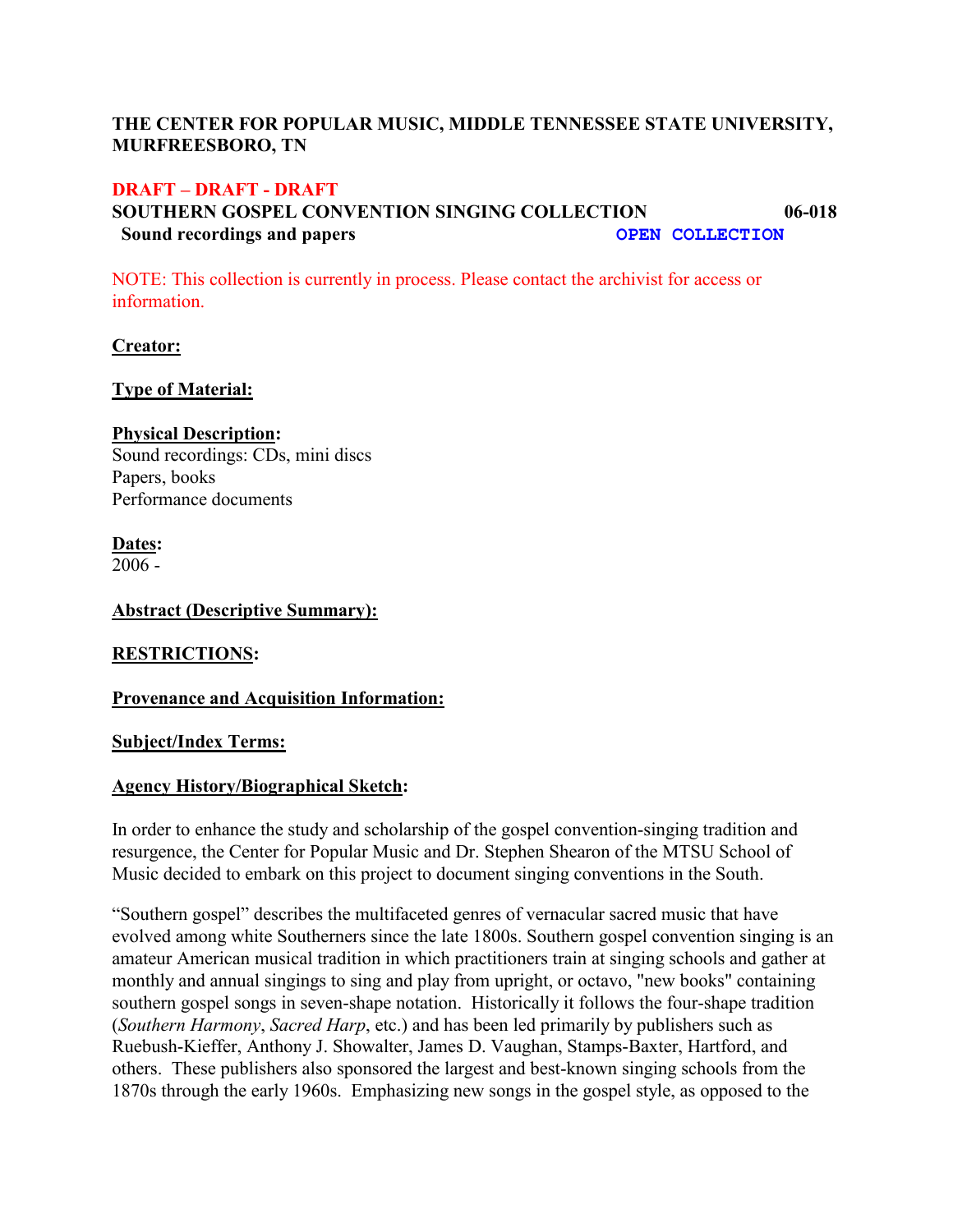four-shape tradition's more conservative bent, the southern gospel convention tradition also embraces the use of instruments, most particularly piano, to accompany the singers. In addition, this amateur tradition and the publishing and educational industry that accompanies it have been the fertile ground from which has come many well-known songs, and from which has emerged the world of professional southern gospel.

# **Scope and Content:**

In November of 2006 the CPM partnered with Dr. Steve Shearon to undertake an ongoing field recording project to document the vanishing art of Southern Gospel Convention style piano accompaniment. During 2006 and 2007 a team comprised of Dr. Shearon and CPM Manager of Recorded Media Collections, Martin Fisher, traveled to record the National Southern Gospel Singing Convention in Lawrenceburg, TN., the New Years Eve singing in New England, GA. and a private session in the home of Joe and Ruth Stewart in Clarkesville, GA. Mr. Fisher recorded the performances on a Tascam DA-P1 DAT recorder and later transferred them to CD-Rs. To date these endeavors have yielded an estimated 25 hours of unique material.

Dr. Shearon has also donated 23 Mini discs containing approximately 40 hours of field notes, interviews and on site field recordings to the Center. A project is underway to convert all of these to a more accessible format.

### **Series Description:**

# **Series A: 71st National Gospel Singing Convention** (13 CDs)

The 71<sup>st</sup> National Gospel Singing Convention occurred November 17 and 18, 2006 in Lawrenceburg, Tennessee. Martin Fisher and Steve Shearon attended and Fisher recorded the sessions. Convention participants include the Leoma Music Company, Leoma, Tennessee, Cumberland Valley School of Gospel Music Company in Knoxville, Tennessee, the Gospel Heritage Music Company in Cleveland, Tennessee, the Texas Legendary Music Company in Fort Worth, Texas, and the Jeffress/Phillips Music Company in Corssett, Arkansas. The typical performance sequence consists of the pianist playing the introduction and first verse of the song, the electric keyboardist plays the second verse introduction, alternating with subsequent verses, and both play during the singing.

Groups and singers from Tennessee, Texas, Oklahoma, South Carolina, Georgia, Florida, Louisiana, Arkansas, Mississippi performed during the two-day singing. Pianists and keyboardists were Faye Marston, Martha Ham, Linda Hight, Jeremy McKissack, Ruth Taylor Stewart, Bobbie Glassco, Marty Phillips. Eugene McCammon, Jana Keith, Robert Clark, Byron L. Reid, Tracey Phillilps, Joyce Pevey, Paul E. Wallace, Bobby Bradley.

Includes two name tags and ribbons worn by attendees and an obituary of pianist Harvey Day Shelton of Shawnee, Oklahoma. Flyers and advertisements for upcoming singing events, namely the James D. Vaughan Homecoming Singing Convention in Lawrenceburg, the Tri-city Gospel Music Camp in Kingsport, Cumberland Valley School of Gospel Music, Inc. in Knoxville,